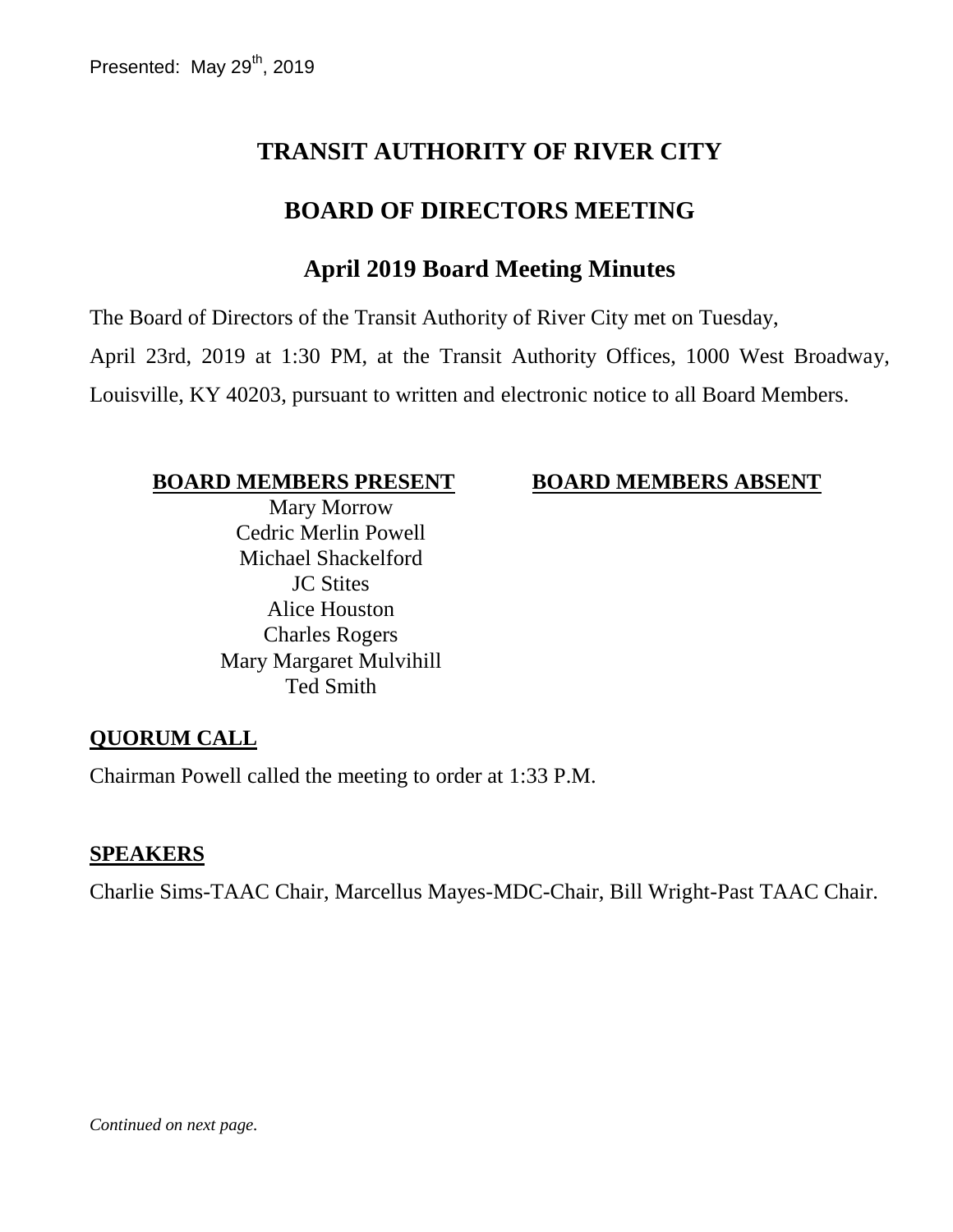## **ADOPTION OF MINUTES**

The motion was duly moved, seconded and approved for the March 2019 Board Meeting minutes.

#### **COMMITTEE REPORTS**

## **FINANCE / ADMINISTRATION**

#### **Resolution 2019-25 P-2690 Vanpool Insurance Coverage Extension**

A resolution authorizing the Interim Executive Director to award a one (1) year optional extension to Lancer Insurance Company for vanpool insurance coverage at an amount not to exceed \$221,788.00 for a one year term.

The motion was duly moved, seconded and approved.

### **Resolution 2019-26 KIPDA Commuter Vans**

A Resolution authorizing the Interim Executive Director to enter into a contract with Oxmoor Ford Lincoln for P-2758 KIPDA Commuter Vans.

The motion was duly moved, seconded and approved.

#### **Resolution 2019-27 IFB P-2774 KIPDA Commuter Van Wraps**

A Resolution authorizing the Interim Executive Director to enter into a contract with GCI Digital Imaging for P-2774 KIPDA Commuter Van Wraps.

The motion was duly moved, seconded and approved.

#### **Resolution 2019-28 FY20 TARC Budget**

A resolution approving the TARC FY 2020 budget and authorizing the Interim Executive Director to forward the budget to Louisville Metro Government for consideration.

The motion was duly moved, seconded and approved.